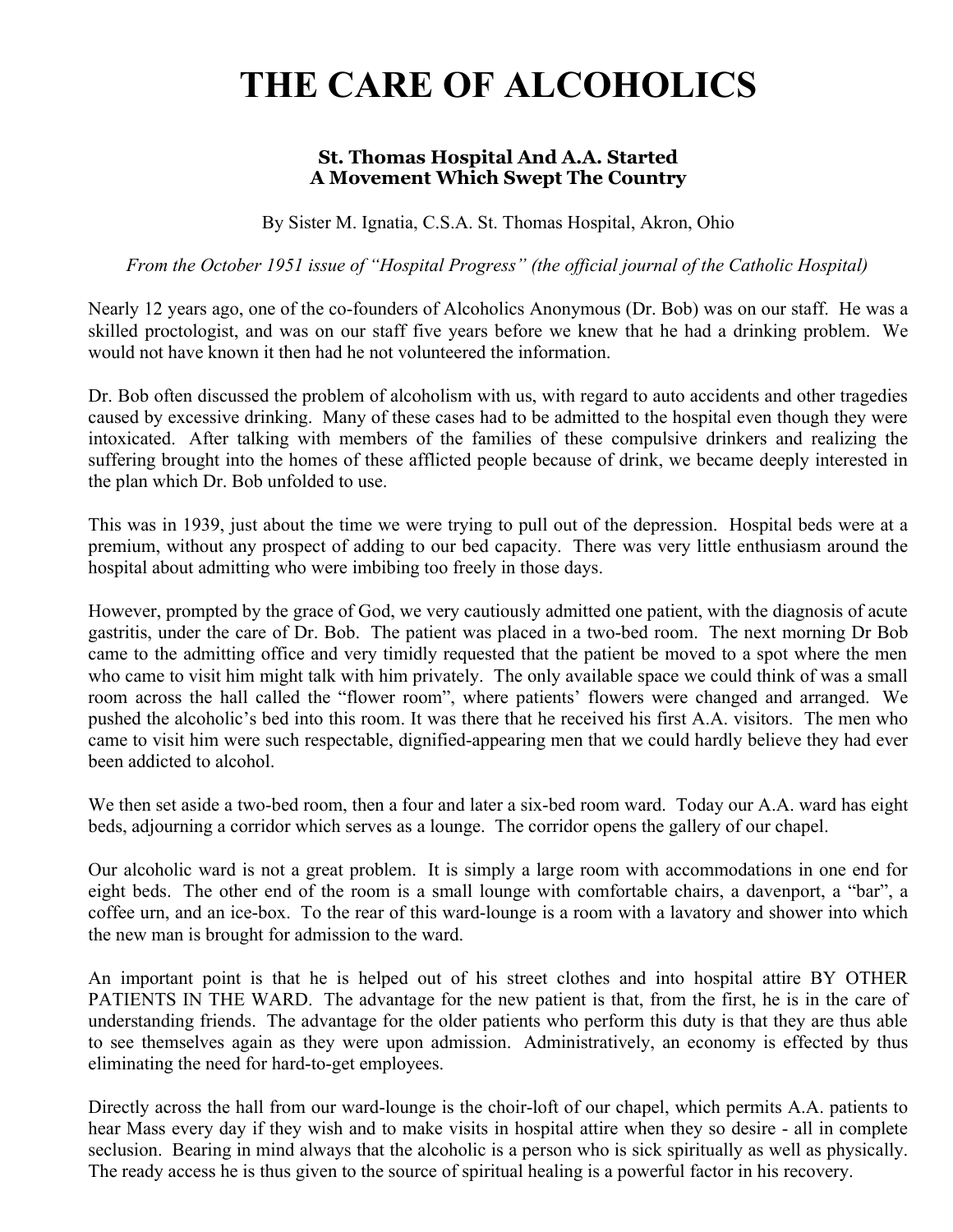To return to the mechanical operation of the ward, it can be stated that it is almost wholly self-operating. A nurses' aide comes in to make beds and an A.A. employee does the heavier cleaning. The cleaning of ashtrays, the making of coffee - the coffee urn is in operation 24 hours each day - the washing of coffee cups, all of this is done by the patients themselves. Usually they welcome these small opportunities to busy themselves and thus keep their minds off their problems. Activity eliminates brooding, and the volume of such work is never great at any time.

The function of the lounge is to provide a place where the patient can chat with A.A. visitors and listen to informal talks. A secondary value, but a most important one to the former patient is that by visiting current A.A. patients the former patient helps to perpetuate his own sobriety. It is axiomatic that the alcoholic is never "cured"; his ailment is simply arrested but it is positively arrested if he perseveres in the program. The visitors' lounge (which is supplemented by chairs in the hallway that divides the ward from the choir-loft) helps not only to aid the current patient to sobriety but also to preserve and perpetuate the sobriety of former patients.

The ice-box is kept stocked with food and particularly with milk and citrus juice, for the alcoholic is frequently an undernourished person. The patients are encouraged to eat at will. The coffee urn and bar are the A.A. equivalent for the brass rail and bottles of the drinking days.

The A.A. visitors perform a multitude of chores for the current patients. Sometimes they secure a job or effect a family reconciliation or pacify a creditor pressing for payment of a bill. These and other services are done by A.A.'s for the dual purpose of showing true Christian brotherhood and as a means of perpetuating and insuring their own sobriety.

#### HOSPITAL PROCEDURE

We begin where reality begins for the alcoholic. Reality for the alcoholic is drinking. It is most important that the approach be made through another alcoholic - a sponsor. The sponsor speaks the language of the alcoholic. He knows "all the tricks of the trade", because of personal experience.

Those of us who have anything to do with admitting these patients would do well to have the humility to rely upon the judgment of the sponsor. Let him decide when the patient is ready for the program. We do not accept repeaters! Sponsors know this, hence they are very careful to qualify the person before bringing him into the hospital. Above all, he must have a sincere desire to stop drinking. Wives, relatives, friends, and well-meaning employers may try to high-pressure the alcoholic into accepting the program. Someone may even persuade the family doctor to use his influence with the hospital, so that the prospect may be admitted into the alcoholic ward.

The role of the sponsor is not an easy one. He leaves nothing undone to clear away all the ill felling , indignation, and resentment that have accumulated in the path of his patient. The sponsor acts as a catalytic agent in combating all adverse forces. He tries to appease an exasperated wife, talks with the employer, landlord, creditors, and others. He explains the program, tells them that this is not simply another "sobering up process". This time he is being treated not only physically but morally and mentally as well. The sponsor assures them that with God's grace, their cooperation and the help of his fellow A.A.'s, his charge will be given a real opportunity to make a complete recovery.

## THE PATIENT ADMITTED TO THE HOSPITAL

After registration the sponsor escorts his patient to the A.A. ward. The ward is virtually self-governing. Two or three of the senior patients in the ward take over and welcome the new patient. They check his clothes and prepare him for bed. (Many of these patients are in such good condition that they sit in the lounge and join in the conversation). Nothing is left undone to make the new man feel at home. This reception inspires hope in his heart. It also gives the A.A. patients a splendid opportunity of doing twelfth-step work, namely, helping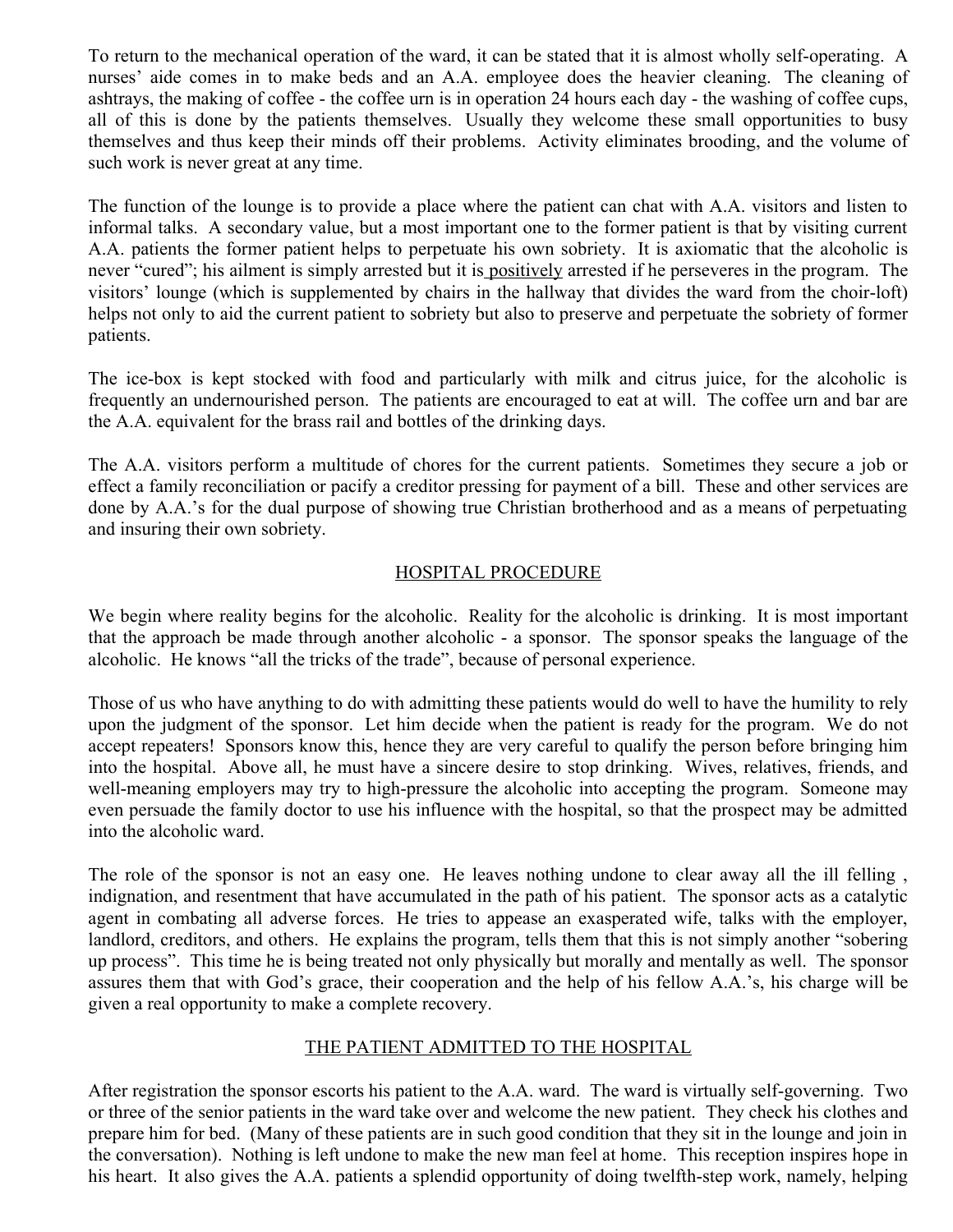others.

The alcoholic is ill, in body, mind, and soul; hence we begin with the physical care.

# SECOND DAY - THE DAY OF RECOGNITION

The physical condition of the patient is usually much improved on the second day. His mind is beginning to clear. He feels encouraged because everyone seems interested in him. Visitors call on him, telling him "This is how I made it". Some of the visitors may be men with whom he used to drink. The power of example is a great incentive to the patient. He begins to say to himself, "If he can do it - so can I. But how am I going to make it?" At this point he generally has a "heart to heart talk" with his sponsor. He acknowledges his utter powerlessness over alcohol. He honestly admits that he has tried innumerable times to drink normally and has always failed. He is finally ready, honestly and humbly, to admit defeat. His sponsor is delighted to know that his patient is really honest about his drinking. The sponsor says, "Good! We can help you since you are humble and honest".

This is the grace of God at work in the soul of the patient - to admit helplessness and to seek help outside of self. This may be the first time the patient has admitted the fact that he is powerless to help himself.

The next step is humbly to turn to God: "Ask and you shall receive." Patients have often said that is the first time they sincerely prayed. The "Our Father" takes on a new meaning at this point. They feel that they really belong.

## THE DAY OF MORAL INVENTORY

The patient makes a searching and fearless moral inventory. He faces the past and honestly admits to God, to himself, and to another human being the exact nature of his wrongs. He is finished with alibis and reservations. "I am an alcoholic, what a joy to be honest! The truth will make me free." Now he is sincerely asking God's help and the help of his fellow man.

## FOURTH DAY - THE DAY OF RESOLUTION

"Give us this day our daily bread." This is interpreted by the alcoholics to mean, "I surely can stay sober today." This is usually followed by an act of complete surrender to God. The past is finished. "I am heartily sorry." "I'll try to make amends." This means confession, repentance and firm purpose of amendment. Many Catholics return to the Sacraments after years of negligence. Scripture says, "There is more joy in heaven over one sinner doing penance than 99 just who need not penance." He used to drink because he felt like it. He permitted his emotions to run away with him. Now, with God's help and the help of his fellow A.A.'s, with his clear thinking, he can control his feelings and emotions. Reason now governs his life. Strong convictions are given him as to why he cannot take that first drink. He has learned from his fellow alcoholics that it is more blessed to give than to receive, and that it is a privilege to help others. What a joy, too! He is kept so busy helping others that he does not have time to even think about a drink. What a transformation takes place in the lives of these men and women!

## FIFTH DAY - PLANS FOR THE FUTURE

As he leaves the hospital he must now face him problems. The way has been paved by the sponsor. The future is in God's hands. He has learned to say, "O God, grant me the serenity to accept the things I cannot change, courage to change the things I can, and wisdom to know the difference." He is urged to guard against pride, self-pity, resentment, intolerance, and criticism; to attend meetings, to do twelfth-step work, and to visit the hospital. Before leaving the hospital the patient is given a FOLLOWING OF CHRIST by Thomas A. Kempis. During his stay in the hospital he learns the significance of the Little Sacred Heart Badge. He requests one, with a thorough understanding of conditions implied: that it must be returned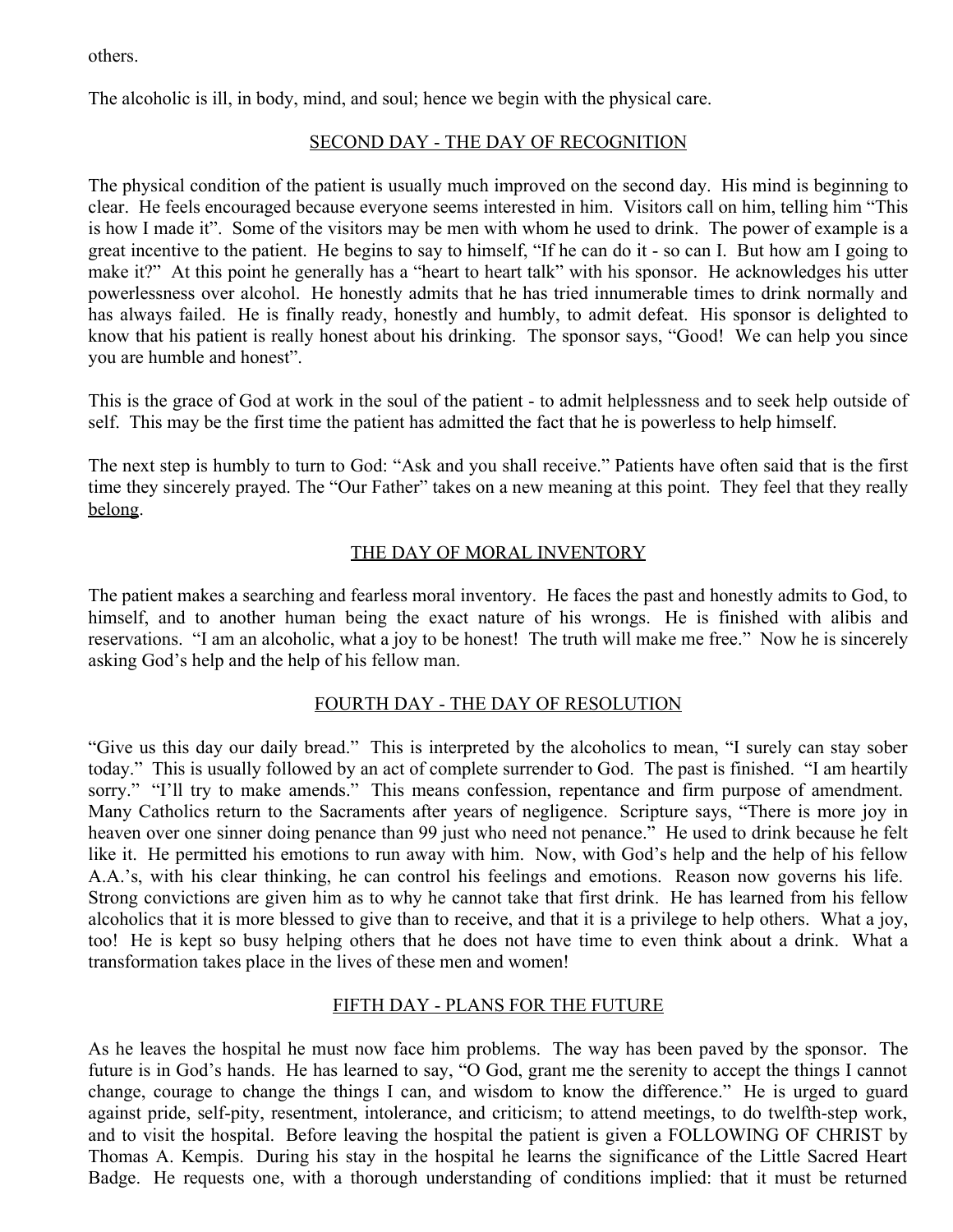*before* he takes the first drink.

## PATIENTS FROM ALL OVER THE NATION

We have hospitalized well over 4,000 A.A. patients at St. Thomas Hospital. They have come to Akron from Alabama, South Carolina, Michigan, Maryland, Texas, and many other distant parts. They would not have had to travel so far if their local hospitals made it possible for them to receive the program nearer home.

Time and finances prohibit many from making such a long trip. Many may be forced to accept treatment under less favorable circumstances. Our Policy is not to accept alcoholics for re-hospitalization. We've learned from experience that in institutions where the majority of the inmates are repeaters the program is defeated for the new man, because it creates an atmosphere of pessimism and discouragement. The patient often gives up in despair. It might have been quite different had he been given the proper exposure to the program in a spiritual atmosphere as provided in a local Catholic hospital.

Alcoholics Anonymous is a tremendous movement. According to figures from the New York office, new members are registered at the rate of about 1,500 per month. At present there are about 112,000 active members and some 4,000 chapters scattered throughout the United States, Canada, Latin America, and 36 other countries.

A priest once told me that the AA program is the most fruitful source of conversions. It is perhaps the best means by which the work of the hospital can be interpreted to the community. It gives the hospital a good name not only with the reformed drunkard, his family, friends and neighbors; but the whole community can point to something constructive which the hospital has done. These people are seeking truth, in other words, they are thirsting for God.

## ADDITIONAL INFORMATION ON ALCOHOLICS CARE IN ST. THOMAS HOSPITAL

QUESTION: Does admission of inebriated patients cause interference with hospital routine?

ANSWER: While patients are admitted under the influence of alcohol, they must be clear enough to acknowledge the fact that alcohol has become a problem in their lives which they cannot solve without help. Patients may be noisy for a short time but they usually respond to treatment and therapy; A.A. patients are frequently less disturbing than the average patient admitted to the hospital.

QUESTION: How is medical and nursing service provided for the patient?

ANSWER: Patients are taken care of by one of the staff men who formerly worked with Doctor Bob and took over during the doctor's illness. He continued the work after Doctor Bob died. The ward is so located that the general duty nurse on the floor takes care of patients and carries out the doctor's orders. The nurses' aide stays about an hour each morning making beds. A member of A.A. is employed in the ward eight hours a day, where his services are invaluable.

QUESTION: How is psychiatric care provided for these patients?

ANSWER: If a patient requires the services of a psychiatrist the family and sponsor are notified and are asked to call a psychiatrist of their own choice or one on the hospital staff. The patient is moved from the A.A. ward and placed according to the advice of the psychiatrist.

QUESTION: What are the charges to the patient for hospitalization?

ANSWER: The approximate charge for a period of five days is \$75. All hospital plans accept A.A.'s since